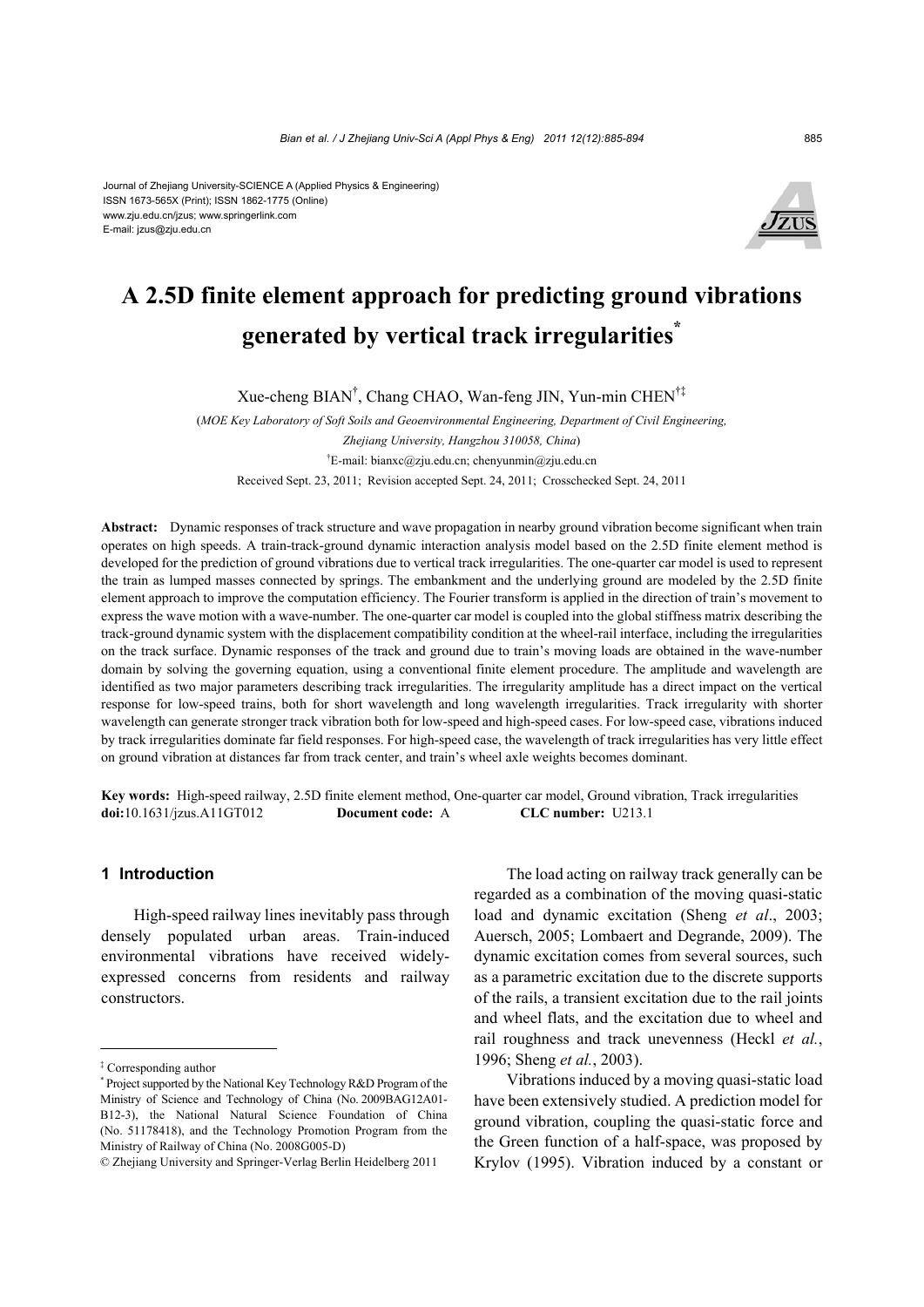harmonic load moving along a beam resting on layered half-space is presented by Sheng *et al*. (1999a; 1999b) using an analytical solution. However, the existing model with a moving quasi-static load underestimates the actual response intensities of the railway structure and underlying ground, especially for higher excitation frequencies (Katou *et al*., 2008). Train wheel axle weights are also not the main factor in generating mid-frequency bands in the far field (Degrande and Lombaert, 2001; Takemiya and Bian, 2005). The train-track-ground dynamics interaction analysis indicates that the dynamic force generated at the wheel-rail contact cannot be ignored for evaluating ground vibration (Adolfsson *et al.*, 1999; Sheng *et al.*, 2003; 2004). For train travels at speeds below the velocity of wave propagation in the ground, the dynamic excitation is more important than the quasi-static axle loads for the generation of environmental vibration. When train's speed approaches or exceeds the Rayleigh wave velocity in the soil, the quasi-static excitation mechanism dominates the soil response (Galvin, 2010a).

Most aforementioned works use analytical solutions to express ground vibration due to moving loads. Although analytical solutions can help us understand the vibration generation mechanism due to traffic loadings, they cannot deal with complex track structures and the railway foundation. Rigueiro *et al.* (2010) concluded from theoretical analysis and experimental verification that a train-track dynamic interaction model is more reasonable than a moving force model for accessing vibration of ballasted track structure. A 3D multi-body and finite element-boundary element coupled model was presented by Galvin and Dominguez (2007) to predict vibrations in the time domain, considering the dynamic interaction between train and track.

The literature survey shows that dynamic excitation due to a train running on track with irregularities is essential to the evaluation of train trafficinduced environment vibration.

As an alternative to full 3D finite element models, the so-called 2.5D models have been proposed for the prediction of railway-induced ground vibrations (Yang and Hung, 2001; Takemiya, 2003; Bian *et al.*, 2008; Galvin, 2010b). This method effectively reduces the computational efforts and storage requirements.

In this paper, first, the essential procedures used in establishing the governing equations in terms of 2.5D finite elements are summarized. Then, the one-quarter car model and the harmonic track irregularity are combined to derive the dynamic excitation on track. The vehicle stiffness matrix describing the train motions will be coupled into the 2.5D finite element model for track and ground in the wave-number domain. Some computation results will be presented to discuss the effect of train speed and track irregularities on ground vibration.

### **2 2.5D finite element method**

In this section, the major steps to derive a 2.5D finite element model will be briefly introduced. Since the material and geometry of track structure and its supporting ground can be regarded as constant in the direction of the train's movement, the Fourier transform with respect space coordinate in this direction is applied to simplify the 3D problem. If we assume the train runs in the *x*-direction, the Fourier transform with respect to *x* coordinate is defined as

$$
u^x(\xi_x) = \int_{-\infty}^{+\infty} u(x) \exp(i\xi_x x) dx, \qquad (1)
$$

and its corresponding inverse transform is given by

$$
u(x) = \frac{1}{2\pi} \int_{-\infty}^{+\infty} u^x(\xi_x) \exp(-i\xi_x x) d\xi_x,
$$
 (2)

where the variable with superscript '*x*' represents the components in the wave-number domain.  $\xi_x$  is the *x*-directional wave-number.

The 2.5D finite element model of track-ground system is shown in Fig. 1. Double wheel loads  $q(t)$ move in track's direction.



**Fig. 1 2.5D finite element model of track-ground system**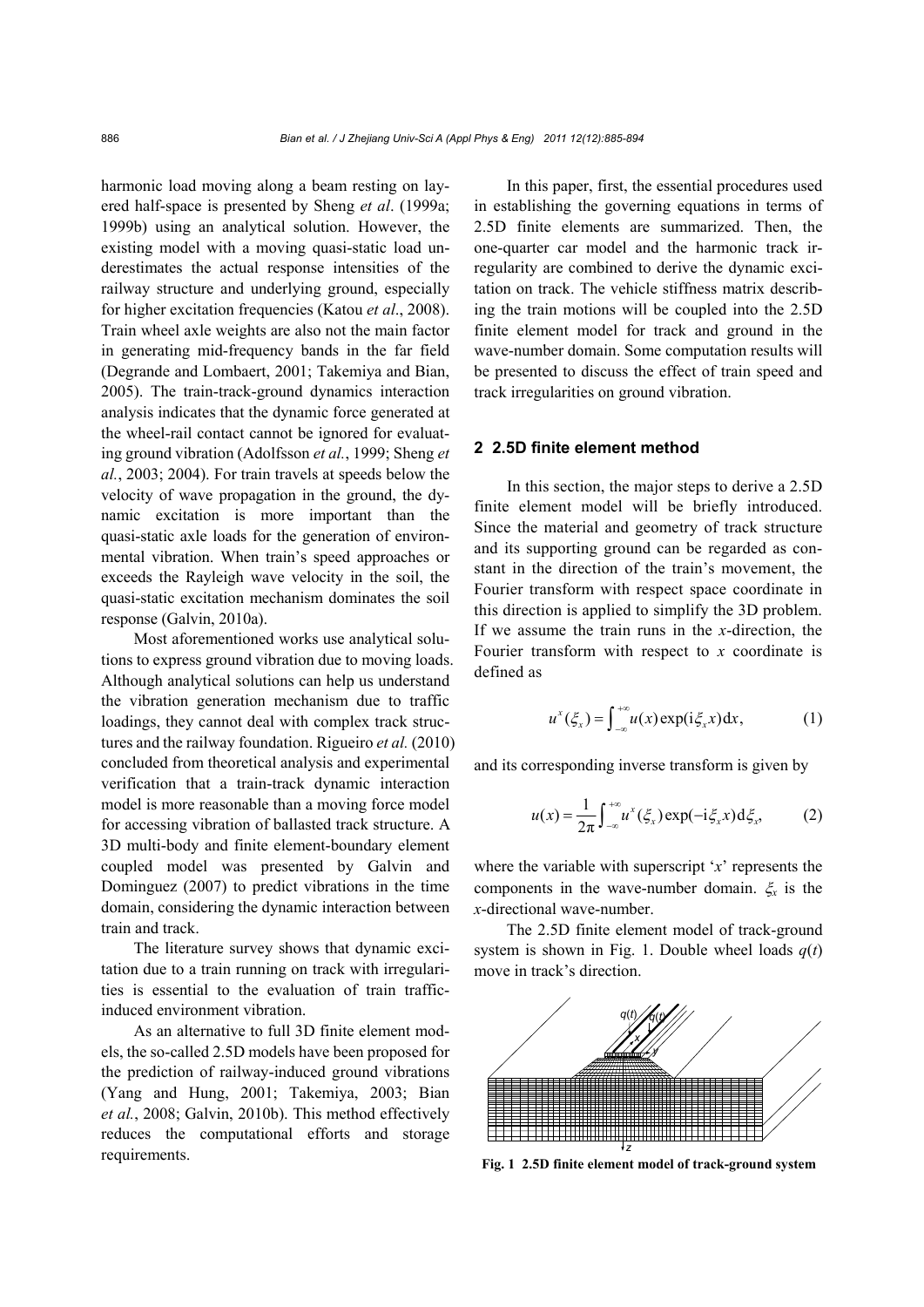The motions of ground with homogeneous and isotropic material assumptions can be described by Navier's equations in the frequency domain:

$$
\mu^* u_{i,j}^t + (\lambda^* + \mu^*) u_{j,j}^t + \omega^2 \rho u_i^t + f_i^t = 0,
$$
 (3)

where  $\omega$  is the excitation frequency,  $\rho$  is the material's density, and *λ* and *μ* are Lame constants. In this study, the complex Lame constants  $\lambda^*$ ,  $\mu^*$  are used to consider the damping effect of wave propagation in ground,  $\lambda^* = (1+2i\beta)\lambda$ ,  $\mu^* = (1+2i\beta)\mu$ , where  $\beta$  is the damping ratio of ground soil. Variables with superscript '*t*' represent the components in the frequency domain.

Strain components of an element can be given in the light of the small strain assumption. The predefined Fourier transform in *x*-direction is applied and yields the expressions in the wave-number domain:

$$
\varepsilon_{xx}^{xt} = -i\xi_x u^{xt}, \ \gamma_{xy}^{xt} = -i\xi_x v^{xt} + \frac{\partial u^{xt}}{\partial y},
$$
  
\n
$$
\varepsilon_{yy}^{xt} = \frac{\partial v^{xt}}{\partial y}, \ \gamma_{yz}^{xt} = \frac{\partial w^{xt}}{\partial y} + \frac{\partial v^{xt}}{\partial z},
$$
  
\n
$$
\varepsilon_{zz}^{xt} = \frac{\partial w^{xt}}{\partial z}, \ \gamma_{zx}^{xt} = \frac{\partial u^{xt}}{\partial z} - i\xi_x w^{xt}.
$$
  
\n(4)

Consequently, the strain-displacement relationship in the frequency and wave-number domain can be expressed by

$$
\boldsymbol{\varepsilon}^{xt} = \boldsymbol{B}\boldsymbol{u}^{xt},\tag{5}
$$

where  $\varepsilon^{xt}$  and  $u^{xt}$  are the strain vector and displacement vector of the element, respectively, and their detailed expressions are given as below:

$$
\mathbf{B} = \begin{bmatrix} -\mathrm{i}\xi_x & 0 & 0 & \frac{\partial}{\partial y} & 0 & \frac{\partial}{\partial z} \\ 0 & \frac{\partial}{\partial y} & 0 & -\mathrm{i}\xi_x & \frac{\partial}{\partial z} & 0 \\ 0 & 0 & \frac{\partial}{\partial z} & 0 & \frac{\partial}{\partial y} & -\mathrm{i}\xi_x \end{bmatrix}^T,
$$

$$
\boldsymbol{\varepsilon}^{x} = \begin{bmatrix} \varepsilon_{xx}^{x} & \varepsilon_{yy}^{x} & \varepsilon_{zz}^{x} & \gamma_{xy}^{x} & \gamma_{yz}^{x} & \gamma_{zx}^{x} \end{bmatrix}^T,
$$

$$
\boldsymbol{u}^{xt} = \begin{bmatrix} u^{xt} & v^{xt} & w^{xt} \end{bmatrix}^T.
$$
 (6)

In addition, the stress-strain relationship can be given by

$$
\boldsymbol{\sigma}^{\mathit{xt}} = \boldsymbol{D}\boldsymbol{\varepsilon}^{\mathit{xt}},\tag{7}
$$

where  $\sigma^{xt}$  is the stress vector of the element, and *D* is the elastic matrix:

$$
D = \begin{bmatrix} \lambda^* + 2\mu^* & \lambda^* & \lambda^* & 0 & 0 & 0 \\ & \lambda^* + 2\mu^* & \lambda^* & 0 & 0 & 0 \\ & & \lambda^* + 2\mu^* & 0 & 0 & 0 \\ & & & \mu^* & 0 & 0 \\ & & \text{sym} & & \mu^* & 0 \\ & & & & \mu^* & 0 \\ & & & & & \mu^* \end{bmatrix}
$$
 (8)

Since the *D* matrix is symmetric, only its upper part is given in Eq. (8). The ground is modeled by the quadrilateral element in such a way that the transversal vertical section is meshed by the finite elements, whose nodal displacements are defined in three degrees of freedom. A quadrilateral element with either four or eight nodes can be used to discretize the near field of track and ground. By introducing the shape function *N*, the discretized form of the governing equation in the frequency domain can be derived by the conventional finite element method.

$$
\left(\boldsymbol{K}^{xt}-\boldsymbol{\omega}^2\boldsymbol{M}\right)\boldsymbol{U}^{xt}=\boldsymbol{F}^{xt},\qquad\qquad(9)
$$

where  $U^{xt}$  is the displacement vector in frequency and wave-number domain, and *M*,  $K^{xt}$ ,  $F^{xt}$  are the mass matrix, stiffness matrix, and equivalent nodal force vector, respectively, and their detailed expressions are

$$
\mathbf{M} = \sum_{e} \rho \iint N^{\mathrm{T}} N |\mathbf{J}| \mathrm{d}\eta \mathrm{d}\zeta, \qquad (10a)
$$

$$
\boldsymbol{K}^{xt} = \sum_{e} \rho \iint (\boldsymbol{B}^* \boldsymbol{N})^{\mathrm{T}} \boldsymbol{D} (\boldsymbol{B} \boldsymbol{N}) |\boldsymbol{J}| \mathrm{d} \eta \mathrm{d} \zeta, \quad (10b)
$$

$$
\boldsymbol{F}^{\mathit{xt}} = \sum_{e} \iint \boldsymbol{N}^{\mathrm{T}} \boldsymbol{f} \, |\boldsymbol{J}| \, \mathrm{d}\eta \, \mathrm{d}\zeta, \tag{10c}
$$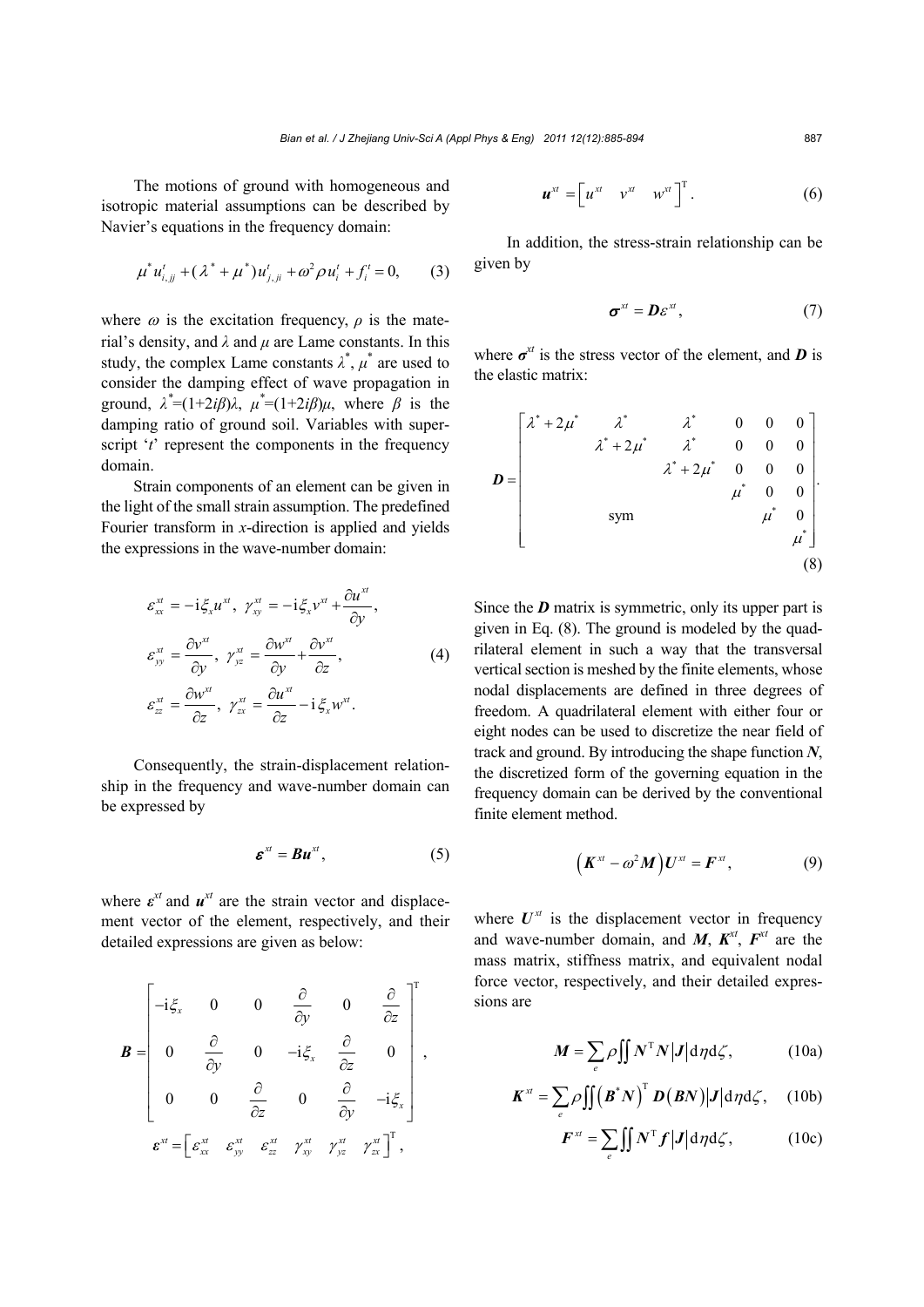where *η* and *ζ* are element's local coordinates, and '*e*' represents element-wise integration, *f* is the external load acting on this element. *J* is the Jacobi matrix, and **|***J***|** is the corresponding determinant, **|***J***|=**det*J*.

The 2.5D finite element method described here has been implemented into the computation code TRAVIB. Since the finite element itself cannot deal with the unbounded soil medium directly, because of the element size, an appropriate boundary must be constructed to prevent wave reflection back into the near field at the edge of the finite element zone. In this study, a frequency-dependent dashpot with viscous components normal and tangent to a given boundary is introduced to simulate the infinity of the ground (Bian *et al*., 2008).

## **3 Mathematical model of train running on track with harmonic irregularities**

Fig. 2 shows the one-quarter car model to represent the train. In the model,  $k_p$ ,  $c_p$  represent the stiffness and damping of the primary suspension, and *k*s, *c*<sup>s</sup> represent the stiffness and damping of the secondary suspension. The masses of the car body, the bogie and the wheel-sets are represented by  $m_c/4$ ,  $m_b/2$  and  $m_w$ , respectively. Since the bogie is supported by two wheel axles, one axle shares one half of the total bogie weight. The primary suspension connects the wheels to the bogie, therefore,  $k_p$ ,  $c_p$  represent two times the total primary vertical stiffness and viscous damping. The car body is supported by two bogies and every axle carries one quarter of the car body mass,  $m_c/4$ .  $k_s$ and *c*s *r*epresent one half of the secondary vertical stiffness and viscous damping, respectively. The train is supposed to move in track's direction at speed *c*. The vertical movements of car body, bogie, and wheels are represented by  $u_c$ ,  $u_b$ , and  $u_w$ , respectively. The irregularities at rail surface are defined as a cosine distribution with amplitude *A*r and wavelength *L*.

The equilibrium equation of the one-quarter car model can be written as

By applying the Fourier transform with respect to time *t* to Eq. (11), we obtain the interaction forces  $q(t)$  in the frequency domain  $q(w)$ , which can be rearranged as follows:

$$
\tilde{q}(\omega) = W_1 \delta(\omega) + W_2 \delta(\omega - \omega_r) + W_3 \delta(\omega + \omega_r), \tag{12}
$$

where  $ω_1 = 2πc/L$ ,  $ω_1 = 0$ ,  $ω_2 = ω_1$ ,  $ω_3 = -ω_1$ ,  $W_1$ ,  $W_2$ , and  $W_3$  can be expressed as

$$
W_1 = m_w g + 0.5 m_b g + 0.25 m_c g,
$$
  
\n
$$
W_2 = \frac{A_r}{2} \cdot \frac{-\omega_r^2 L_1 - i \omega_r^3 L_2 + \omega_r^4 L_3 + i \omega_r^5 L_4 - \omega_r^6 L_5}{L_6 + i \omega_r L_7 - \omega_r^2 L_8 - i \omega_r^3 L_9 + \omega_r^4 L_{10}},
$$
  
\n
$$
W_3 = \frac{A_r}{2} \cdot \frac{-\omega_r^2 L_1 + i \omega_r^3 L_2 + \omega_r^4 L_3 - i \omega_r^5 L_4 - \omega_r^6 L_5}{L_6 - i \omega_r L_7 - \omega_r^2 L_8 + i \omega_r^3 L_9 + \omega_r^4 L_{10}},
$$

where

$$
L_{1} = k_{s}k_{p}(m_{w}g + 0.5m_{b}g + 0.25m_{c}g),
$$
  
\n
$$
L_{2} = (c_{p}k_{s} + k_{p}c_{s})(m_{w}g + 0.5m_{b}g + 0.25m_{c}g),
$$
  
\n
$$
L_{3} = c_{s}c_{p}(m_{w}g + 0.5m_{b}g + 0.25m_{c}g) + k_{s}(0.25m_{c}m_{w} + 0.5m_{b}m_{w}) + k_{p}(0.125m_{c}m_{b} + 0.25m_{c}m_{w}),
$$
  
\n
$$
L_{4} = c_{s}(0.25m_{c}m_{w} + 0.5m_{b}m_{w}) + c_{p}(0.125m_{c}m_{b} + 0.25m_{c}m_{w}),
$$
  
\n
$$
L_{5} = 0.125m_{c}m_{b}m_{w},
$$
  
\n
$$
L_{6} = k_{s}k_{p},
$$
  
\n
$$
L_{7} = c_{p}k_{s} + k_{p}c_{s},
$$
  
\n
$$
L_{8} = c_{s}c_{p} + 0.25(k_{s} + k_{p})m_{c} + 0.5m_{b}k_{s},
$$
  
\n
$$
L_{9} = 0.25(c_{s} + c_{p})m_{c} + 0.5m_{b}c_{s},
$$
  
\n
$$
L_{10} = 0.125m_{c}m_{b}.
$$



**Fig. 2 One-quarter car model**

$$
\begin{pmatrix}\n0.25m_c & 0 & 0 \\
0 & 0.5m_b & 0 \\
0 & 0 & m_w\n\end{pmatrix}\n\begin{pmatrix}\n\ddot{u}_c(t) \\
\ddot{u}_b(t) \\
\ddot{u}_w(t)\n\end{pmatrix} +\n\begin{pmatrix}\nc_s & -c_s & 0 \\
-c_s & c_p + c_s & -c_p \\
0 & -c_p & c_p\n\end{pmatrix}\n\begin{pmatrix}\n\dot{u}_c(t) \\
\dot{u}_b(t) \\
\dot{u}_w(t)\n\end{pmatrix} +\n\begin{pmatrix}\nk_s & -k_s & 0 \\
-k_s & k_p + k_s & -k_p \\
0 & -k_p & k_p\n\end{pmatrix}\n\begin{pmatrix}\nu_c(t) \\
u_b(t) \\
u_w(t)\n\end{pmatrix} =\n\begin{pmatrix}\n0.25m_c g \\
0.50m_b g \\
m_w g - q(t)\n\end{pmatrix}.
$$
\n(11)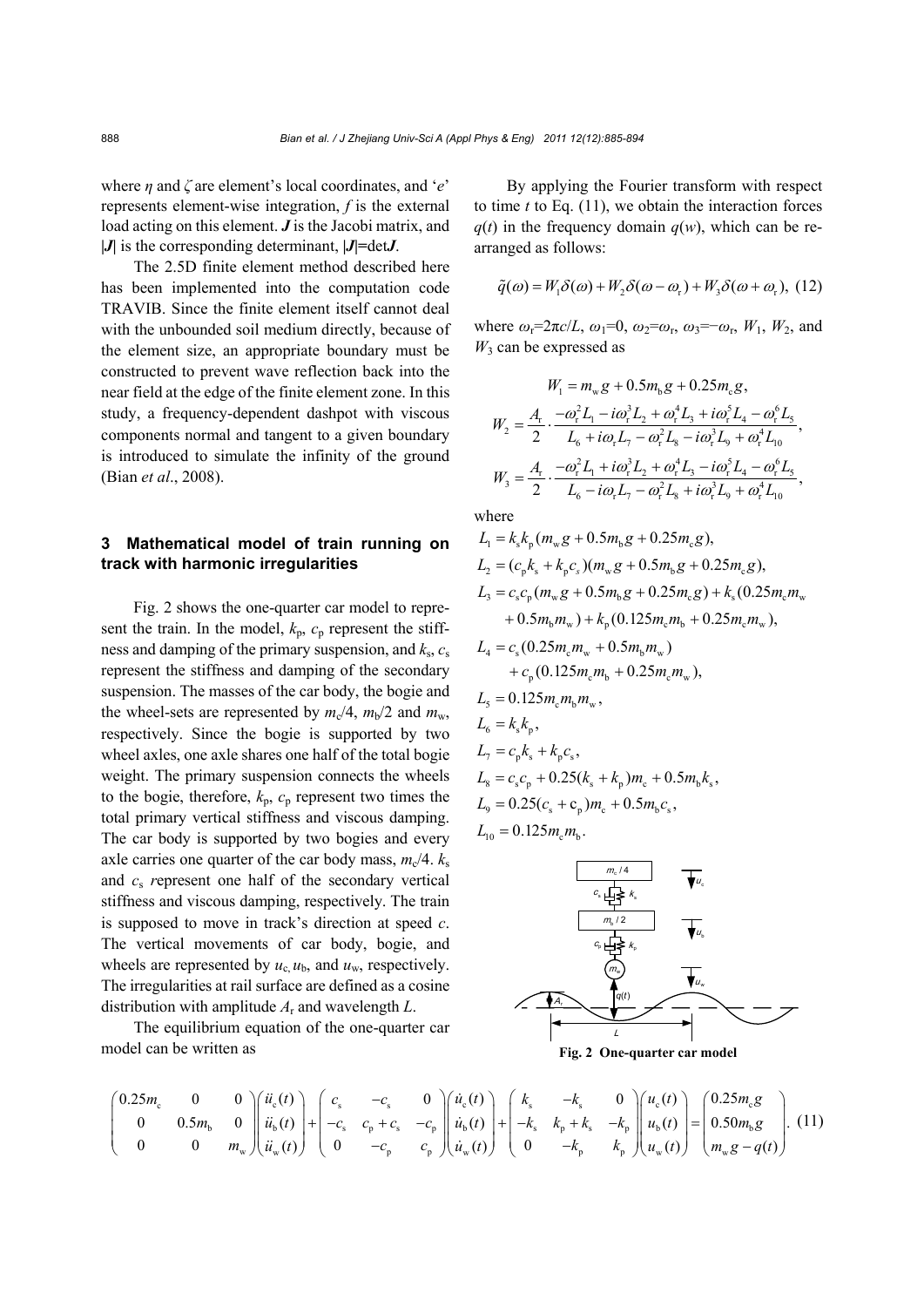For the train traveling at speed *c* on the track, the interaction forces in the frequency domain can be written as

$$
\tilde{q}(\omega - \xi_x c) = W_1 \delta(\omega - \xi_x c) + W_2 \delta(\omega - \omega_r - \xi_x c)
$$
  
+ 
$$
W_3 \delta(\omega + \omega_r - \xi_x c)
$$
 (13)  

$$
= \frac{1}{c} \sum_{i=1}^3 W_i \delta\left(\xi_x + \frac{\omega - \omega_i}{c}\right).
$$

Eq. (13) provides the dynamic loading due to a one-quarter car running at track with irregularities and can be readily coupled into Eq. (11).

#### **4 Numerical results and discussion**

To demonstrate the application of the proposed computation approach for the prediction of traininduced track and ground vibrations, a typical highspeed railway is adopted in the numerical computation. The mass of double rails per unit length is 120 kg/m. The bending stiffness of rail is  $1.26 \times 10^7$  N·m<sup>2</sup>, and its loss factor is 0.01. A simplified illustration of the computation model is shown in Fig. 3. Four observation points are indicated in Fig. 4 at the locations of *A*, *B*, *C*, and *D*. Their distances to the track centerline are 0, 6.25, 11.25, and 21.25 m, respectively. Table 1 shows the parameters of the



**Fig. 3 Transverse section of the track and ground (not to scale)**

train, and Table 2 shows the parameters of the track structure and ground.

| <b>Table 1 Parameters for vehicle model</b> |                      |                   |                    |  |  |  |  |  |
|---------------------------------------------|----------------------|-------------------|--------------------|--|--|--|--|--|
| Parameter                                   | Value                | Parameter         | Value              |  |  |  |  |  |
| $m_c$ (kg)                                  | 4240                 | $c_p$ (N/m)       | $5.00\times10^{3}$ |  |  |  |  |  |
| $m_h$ (kg)                                  | 3400                 | $k_{\rm s}$ (N/m) | $4.00\times10^{5}$ |  |  |  |  |  |
| $m_{\rm w}$ (kg)                            | 2200                 | $c_s$ (N/m)       | $6.00\times10^{3}$ |  |  |  |  |  |
| $k_{\rm p}$ (N/m)                           | $1.04 \times 10^{6}$ |                   |                    |  |  |  |  |  |

## **4.1 Effect of amplitude of track irregularities on dynamic responses**

The wavelength of the track vertical irregularity usually lies within the range 0.125–14 m, which can be divided into short wavelength and long wavelength zones. In this study, two typical wavelengths, *L*=0.5 m and 10.0 m, are chosen to be analyzed. Two typical train speeds are chosen, *c*=50 m/s and 100 m/s, respectively. In this track-ground model, the shear wave velocity of the upper soft soil is 81.1 m/s, and the train running at high speed can exceed it easily. Three amplitudes of the track irregularities are chosen,  $A_r = 0$  mm, 3 mm, and 10 mm. The ground vibration induced by a train passing a track with irregularity wavelength *L*=0.5 m and 10 m at speed *c*=50 m/s are presented in Fig. 4 and Fig. 5, respectively. For the train running at high-speed  $c=100$  m/s, the computation results presented in Fig. 6 and Fig. 7 for wavelength of irregularities at *L*=0.5 m and 10 m, respectively.

From Figs. 4 and 5, it is seen that dynamic responses both at track and on ground increase monotonically with the irregularity amplitude. Compared to the smooth track,  $A_r=0$  mm, the track irregularities have significant impact on track and ground vibration, especially at a further distance from the track center. The comparison of the results in Figs. 4 and 5 indicates that long wavelength irregularities generate low frequency vibration, which attenuates slowly in more distant ground. Finally, the vibration intensity

| Poisson's ratio | Density $(kg/m^3)$ | Thickness (m) |      | Damping ratio Elastic modulus (MPa) |
|-----------------|--------------------|---------------|------|-------------------------------------|
| 0.20            | 2500               | 0.20          | 0.05 | 24000                               |
| 0.30            | 1800               | 0.05          | 0.20 | 100                                 |
| 0.20            | 2400               | 0.30          | 0.05 | 10000                               |
| 0.36            | 1400               | 3.00          | 0.05 | 170                                 |
| 0.47            | 1550               | 15.0          | 0.05 | 30                                  |
| 0.49            | 1750               | 5.00          | 0.05 | 116                                 |
|                 |                    |               |      |                                     |

**Table 2 Parameters of the track and ground**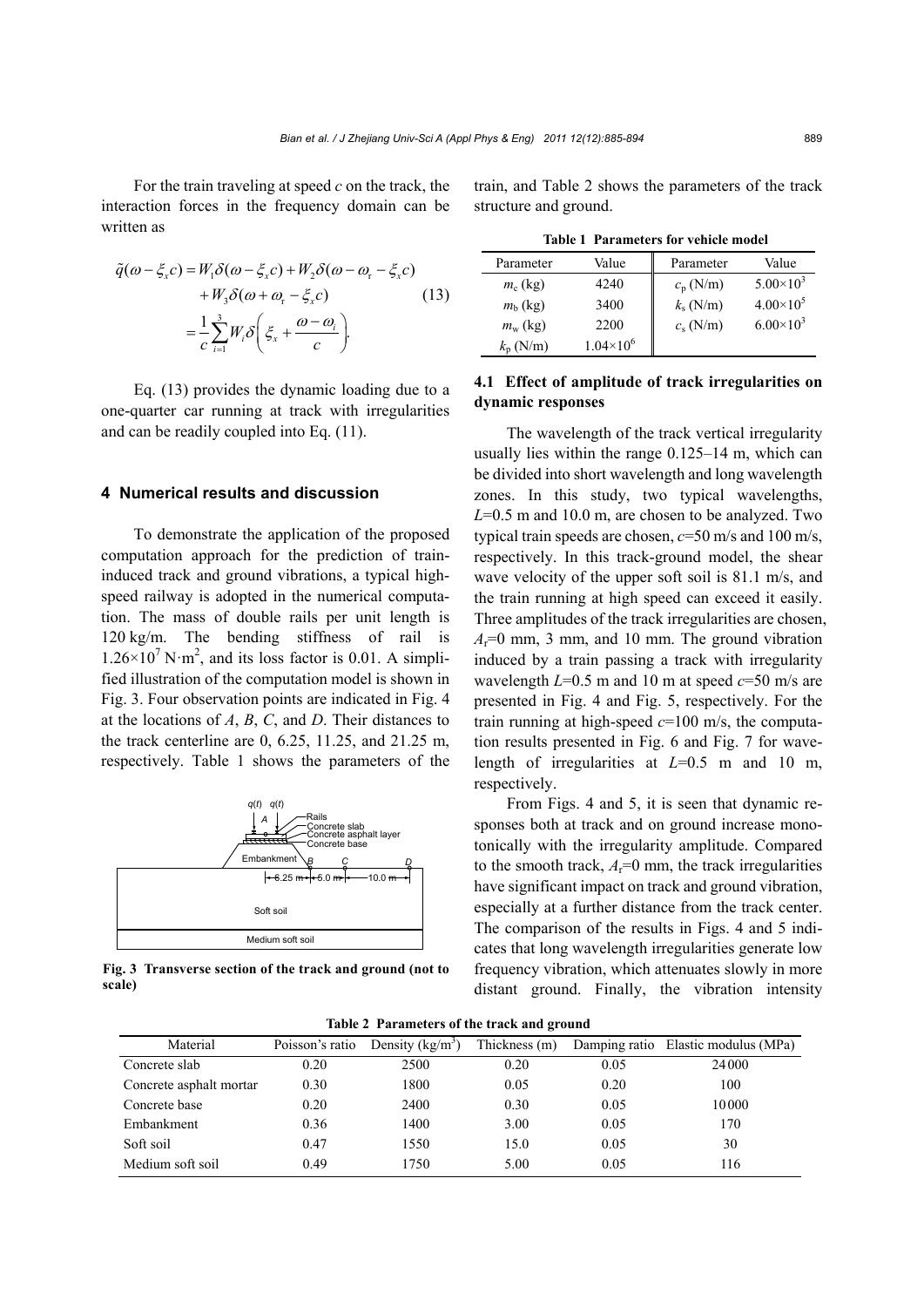

**Fig. 4 Vertical velocity responses for conditions of** *L***=0.5 m and** *c***=50 m/s** 

(a) Point *A* at track center; (b) Point *B* at  $y=6.25$  m; (c) Point *C* at *y*=11.25 m; (d) Point *D* at *y*=21.25 m

at the embankment toe is about 10% of that at the track center, which means that the embankment effectively reduces the vibration transmission to adjacent ground.



**Fig. 5 Vertical velocity responses for conditions of**   $L=10.0$  m and  $c=50$  m/s

(a) Point *A* at track center; Point *B* at *y*=6.25 m; (c) Point *C* at *y*=11.25 m; (d) Point *D* at *y*=21.25 m

From Figs. 6 and 7, it is interesting to note that when train's running speed surpasses the critical velocity of the track-ground system (the Rayleigh wave velocity of the upper soft soil layer), track and ground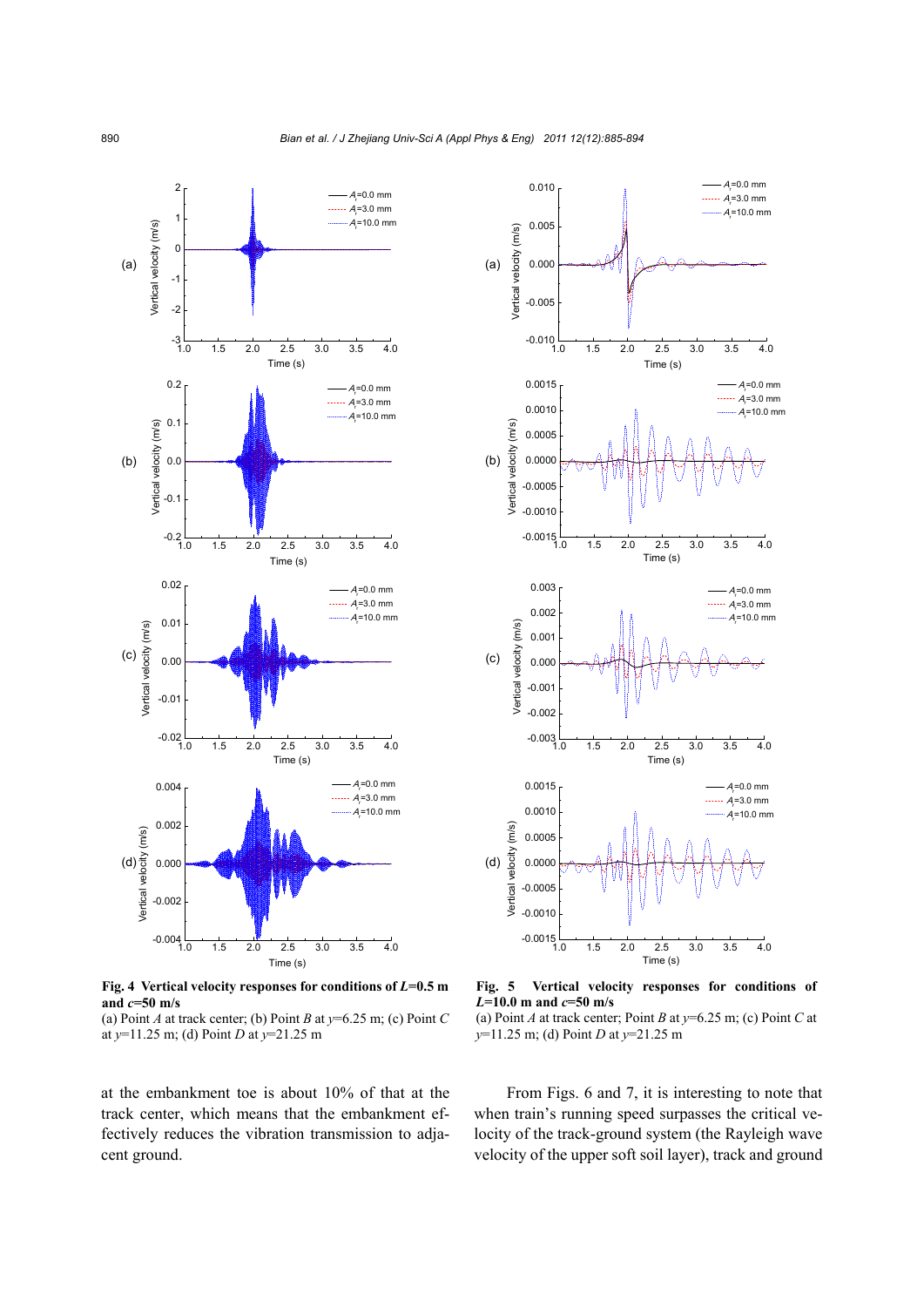vibrations show different features compared to a slow-speed train. For the track with short wavelength irregularities, track vibrations generated are still dominated by high-frequency responses due to track irregularities, but at a further distance, vibration generated by train's wheel axle weights becomes dominant. In sharp contrast, for the track with long wavelength irregularities, both track and ground vibrations are produced by the movement of train's wheel axle weights. There is very little difference between the vibrations generated by train running on smooth track or track with irregularities.





**Fig. 6 Vertical velocity responses for conditions of** *L***=0.5 m and** *c***=100 m/s** 

(a) Point *A* at track center; (b) Point *B* at *y*=6.25 m; (c) Point *C*  at *y*=11.25 m; (d) Point *D* at *y*=21.25 m

**Fig. 7 Vertical velocity responses for conditions of** *L***= 10.0 m and** *c***=100 m/s** 

(a) Point *A* at track center; (b) Point *B* at  $y=6.25$  m; (c) Point *C* at *y*=11.25 m; (d) Point *D* at *y*=21.25 m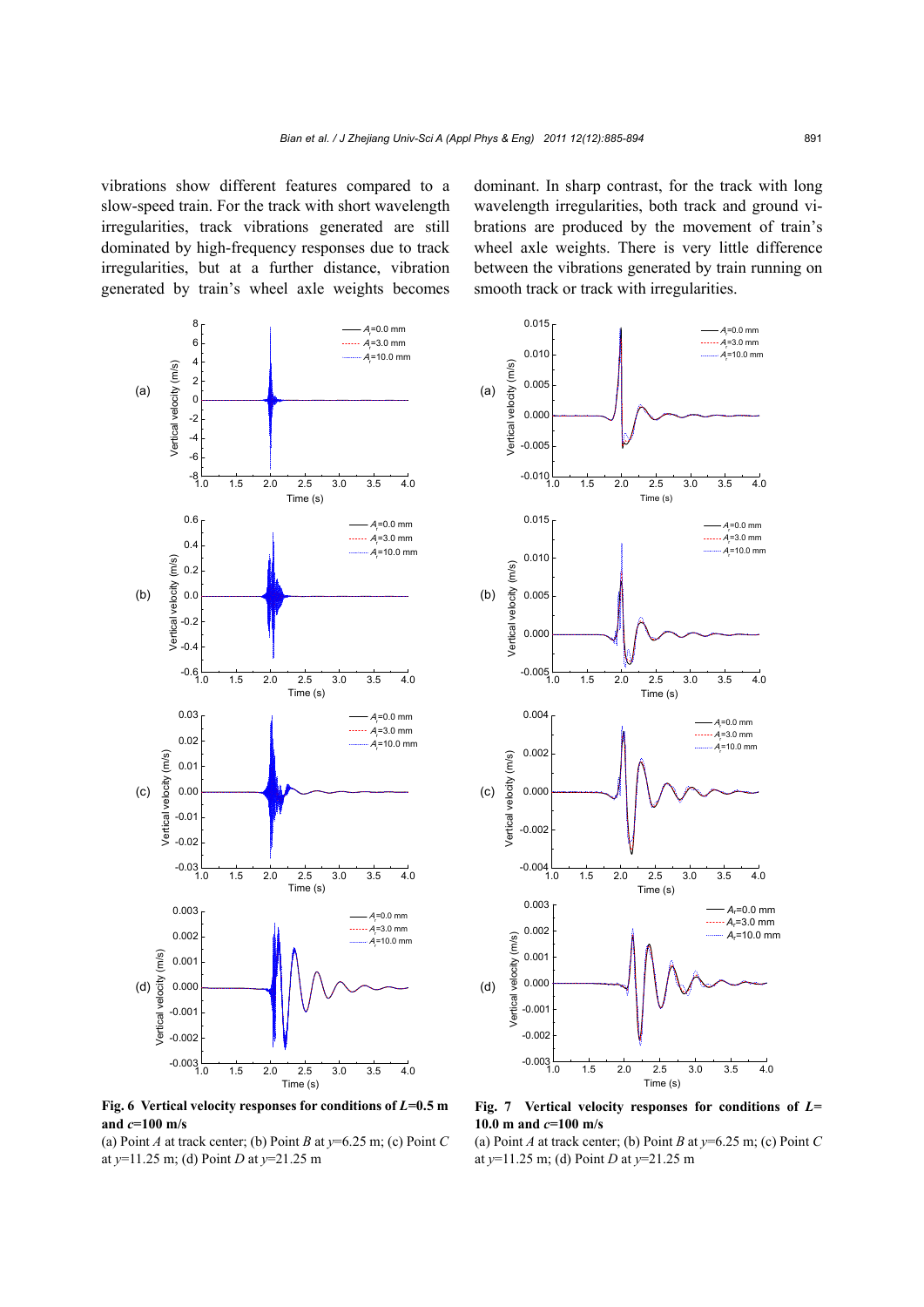The comparisons among Fig. 4 and Fig. 6, and Fig. 5 and Fig. 7 show that, generally, short wavelength irregularities generate more significant ground vibrations than the longer ones.

To explore the vibration attenuation mechanism with the distance from track center, the following definition is adopted:

$$
H = 20 \lg \left( \frac{V}{V_0} \right),\tag{14}
$$

where *V* is the amplitude of actual vibration velocity, and  $V_0$  is the reference value with amplitude of  $10^{-8}$  m/s.

As mentioned above, two typical wavelengths are chosen to investigate the influence of track irregularity upon the vibration intensities due to train running. The computation results are presented in Figs. 8 and 9 for train speeds at 50 and 100 m/s, respectively.

Fig. 8 shows the variation of vertical vibration intensity with distance from track center for train speed *c=*50 m/s. From the computation results, it is found that the irregularity amplitude has sharp impact on the vertical response intensity for low-speed train, both for short wavelength and long wavelength irregularities. However, there are still some differences for these two cases. For short wavelength case, the vibration curves are parallel to each other with the distance increase; however, for long wavelength case, the vibration curves divergence increase gradually with the distance. Especially for the long wavelength case, there is vibration amplification at distance about 27 m from the track center, while for the short wavelength case, ground vibration intensity decreases almost monotonically with distance from track center.

Fig. 9 shows the variation of vertical vibration intensity with distance from track center for train speed  $c=100$  m/s. These results show that the irregularity amplitude has a sharp impact on the vertical vibration intensity at ground adjacent to the track for short wavelength case. However, this is not obvious for the long wavelength case and at the ground distant from the track center.





**Fig. 8 Variation of vertical vibration intensity with distance from track center for train speed** *c=***50 m/s**  (a) *L*=0.5 m; (b) *L*=10 m

**Fig. 9 Variation of vertical vibration intensity with distance from track center for train speed** *c***=100 m/s**  (a) *L*=0.5 m; (b) *L*=10 m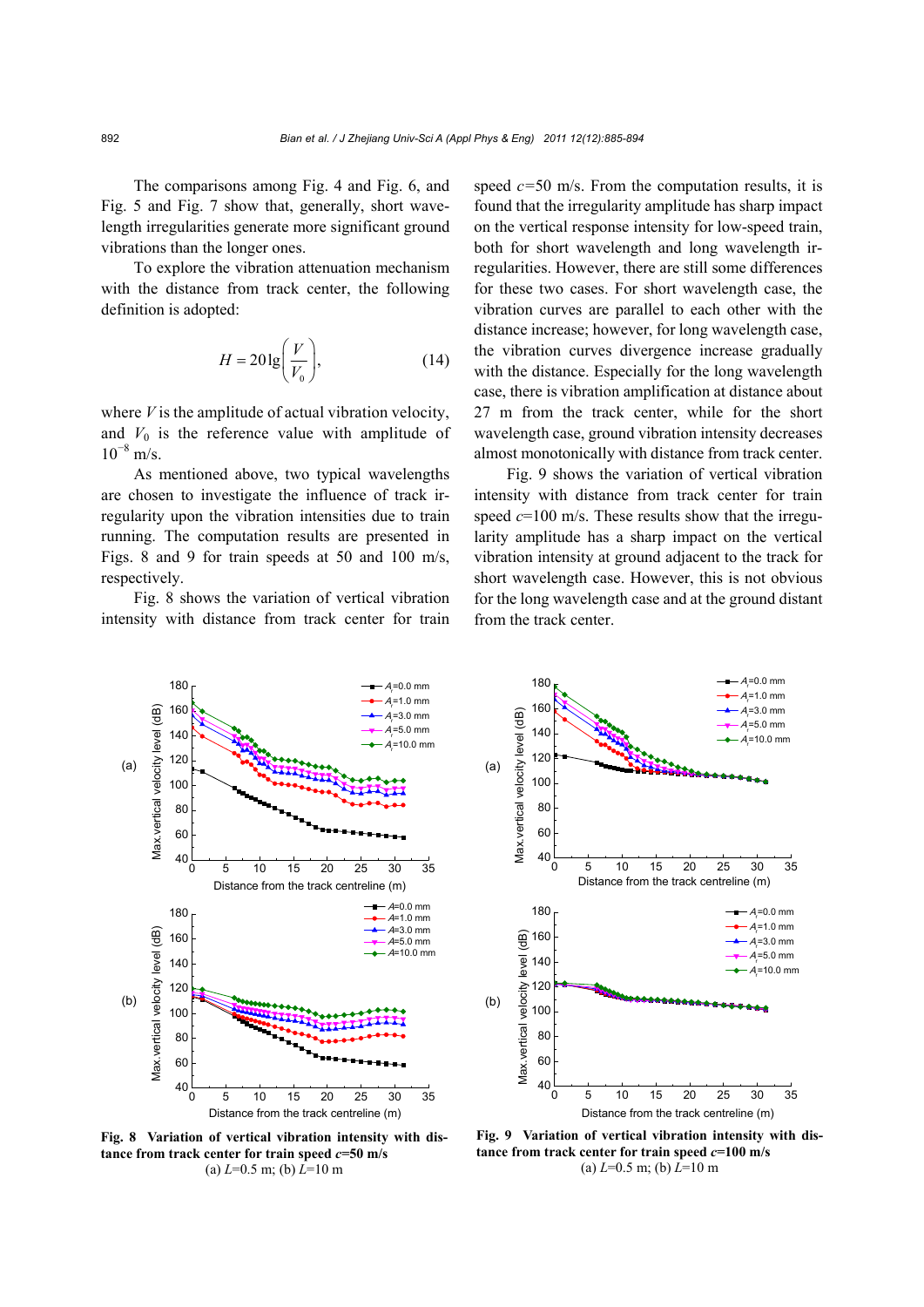## **4.2 Effect of wavelength of track irregularities on dynamic responses**

The influence of irregularity wavelength on vibration under  $c=50$  m/s and  $c=100$  m/s are shown in Fig. 10. In this section, the irregularity amplitude is fixed as 3 mm. Fig. 10 shows that the track irregularity with shorter wavelength can generate stronger track vibration both for low-speed and high-speed cases. However, when train runs at a low speed, vibration induced by track irregularities can be transmitted over a long distance. When a train runs at highspeed, the wavelength of track irregularities has very little effect on ground vibration at further distances from the track center. Therefore, it can be concluded that the ground vibration further away from the track is dominated by low frequency vibration.



**Fig. 10 Influence of track irregularity wavelength on ground vibration**  (a) *c=*50 m/s; (b) *c*=100 m/s

### **4 Conclusions**

In this paper, the track irregularities and one-quarter car model are coupled into the 2.5D finite element model of track and ground. The effects of track irregularities on the track and ground vibrations are discussed. The wave motions at ground surface due to a train running at different speeds are also presented. The following conclusions are made by parametric analyses.

Two main parameters of track irregularities, amplitude and wavelength, have crucial influences on track and ground vibrations, but they operate via different mechanisms. The irregularity amplitude has a direct impact on the vertical response for low-speed trains, both for short wavelength and long wavelength irregularities. Track irregularity with shorter wavelength can generate stronger track vibration both for low-speed and high-speed cases. For low-speed case, vibrations induced by track irregularities dominate far field responses. For high-speed case, the wavelength of track irregularities has very little effect on ground vibration at distances far from track center.

When train's running speed is close to the critical velocity of the track-ground system, track and ground vibrations show different features. For the short wavelength track irregularities case, track vibrations generated are dominated by high-frequency responses due to track short wavelength irregularities, while at further distances, ground vibration generated by train's wheel axle weights becomes dominant. For the track with long wavelength irregularities, both track and ground vibrations are produced by the movement of the train's wheel axle weights. There is very little difference between the vibrations generated by trains running on a smooth track or a track with irregularities.

#### **References**

- Adolfsson, K., Andreasson, B., Bengtson, P.E., Bodare, A., Madshus, C., Massarch, R., Wallmark, G., Zackrisson, P., 1999. High Speed Lines on Soft Ground. Evaluation and Analysis of Measurements from the West Coast Line. Technical Report, Banverket, Sweden.
- Auersch, L., 2005. The excitation of ground vibration by rail traffic: theory of vehicle-track-soil interaction and measurements on high-speed lines. *Journal of Sound and Vibration*, **284**(1-2):103-132. [doi:10.1016/j.jsv.2004.06. 017]
- Bian, X.C., Chen, Y.M., Hu, T., 2008. Numerical simulation of high-speed train induced ground vibrations using 2.5D finite element approach. *Science in China Series G: Physics Mechanics and Astronomy*, **51**(6):632-650. [doi:10.1007/s11433-008-0060-3]
- Degrande, G., Lombaert, G., 2001. An efficient formulation of Krylov's prediction model for train induced vibrations based on the dynamic reciprocity theorem. *Journal of the*